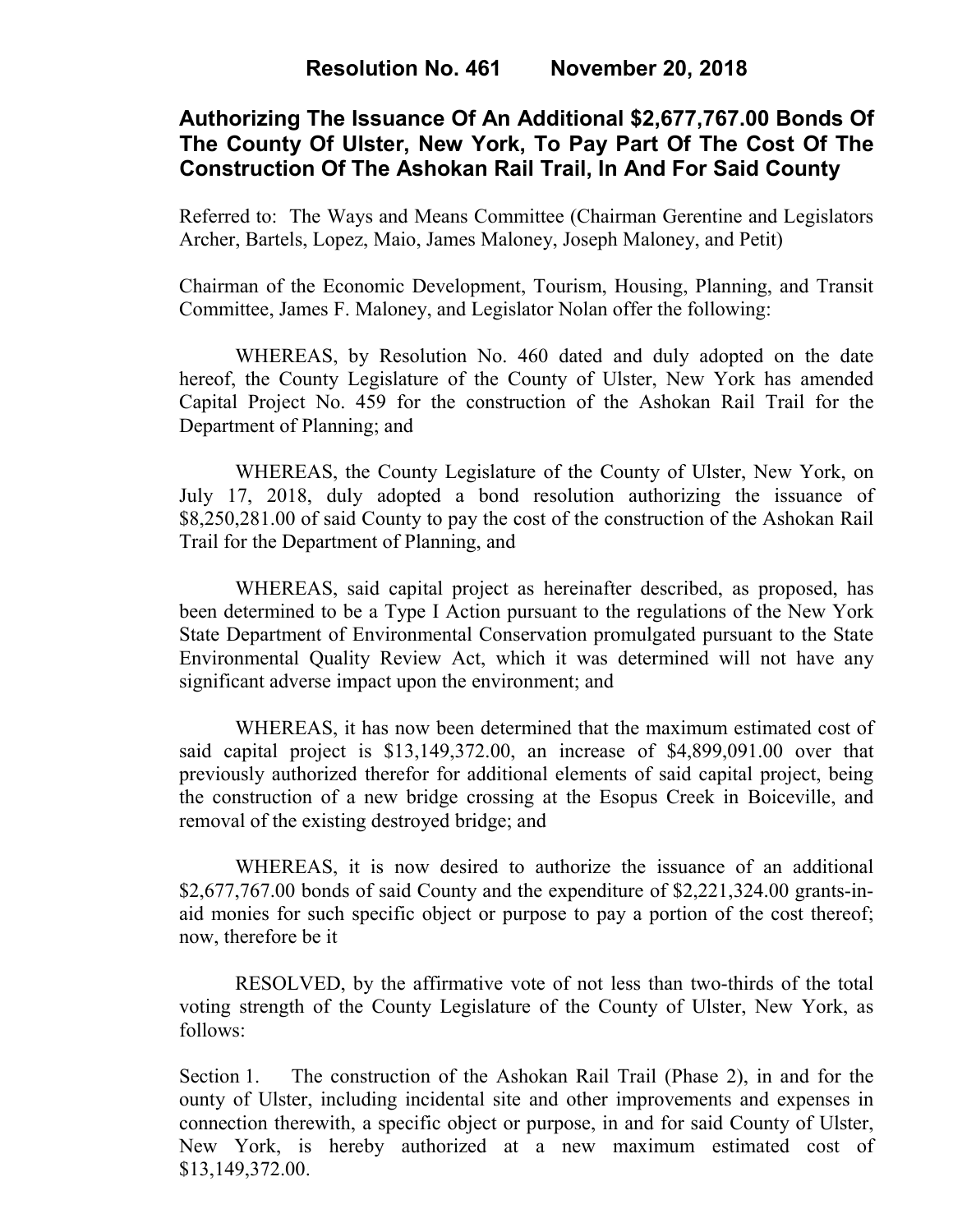## **- Page 2 -**

# **Resolution No. 461 November 20, 2018**

# **Authorizing The Issuance Of An Additional \$2,677,767.00 Bonds Of The County Of Ulster, New York, To Pay Part Of The Cost Of The Construction Of The Ashokan Rail Trail, In And For Said County**

Section 2. It is hereby determined that the plan for the financing of said maximum estimated cost is as follows:

a) by the issuance of the \$8,250,281.00 bonds of said County authorized to be issued pursuant to bond resolution dated and duly adopted July 17, 2018;

b) by the issuance of an additional \$2,677,767.00 bonds of said County hereby authorized therefor to be issued pursuant to the provisions of the Local Finance Law;

c) by the expenditure of \$555,331.00 State Aid monies to be received therefor; and

d) by the expenditure of \$1,665,993.00 Federal Aid monies to be received therefor.

Section 3. It is hereby determined that the period of probable usefulness of the aforesaid specific object or purpose is fifteen years, pursuant to subdivision 19(c) of paragraph a of Section 11.00 of the Local Finance Law, calculated from the date of issuance of the first obligations for said specific object or purpose.

Section 4. The faith and credit of said County of Ulster, New York, are hereby irrevocable pledged for the payment of the principal of and interest on such bonds as the same respectively become due and payable. An annual appropriation shall be made in each year sufficient to pay the principal of and interest on such bonds becoming due and payable in such year. There shall annually be levied on all the taxable real property of said County, a tax sufficient to pay the principal of and interest on such bonds as the same become due and payable.

Section 5. Subject to the provisions of the Local Finance Law, the power to authorize the issuance of and to sell bond anticipation notes in anticipation of the issuance and sale of the bonds herein authorized, including renewals of such notes, is hereby delegated to the Commissioner of Finance, the chief fiscal officer. Such notes shall be of such terms, form and contents, and shall be sold in such manner, as may be prescribed by said Commissioner of Finance, consistent with the provisions of the Local Finance Law.

Section 6. All other matters except as provided herein relating to the serial bonds herein authorized including the date, denominations, maturities and interest payment dates, within the limitations prescribed herein and the manner of execution of the same, including the consolidation with other issues, and also the ability to issue serial bonds with substantially level or declining annual debt service, shall be determined by the Commissioner of Finance, the chief fiscal officer of such County. Such bonds shall contain substantially the recital of validity clause provided for in Section 52.00 of the Local Finance Law, and shall otherwise be in such form and contain such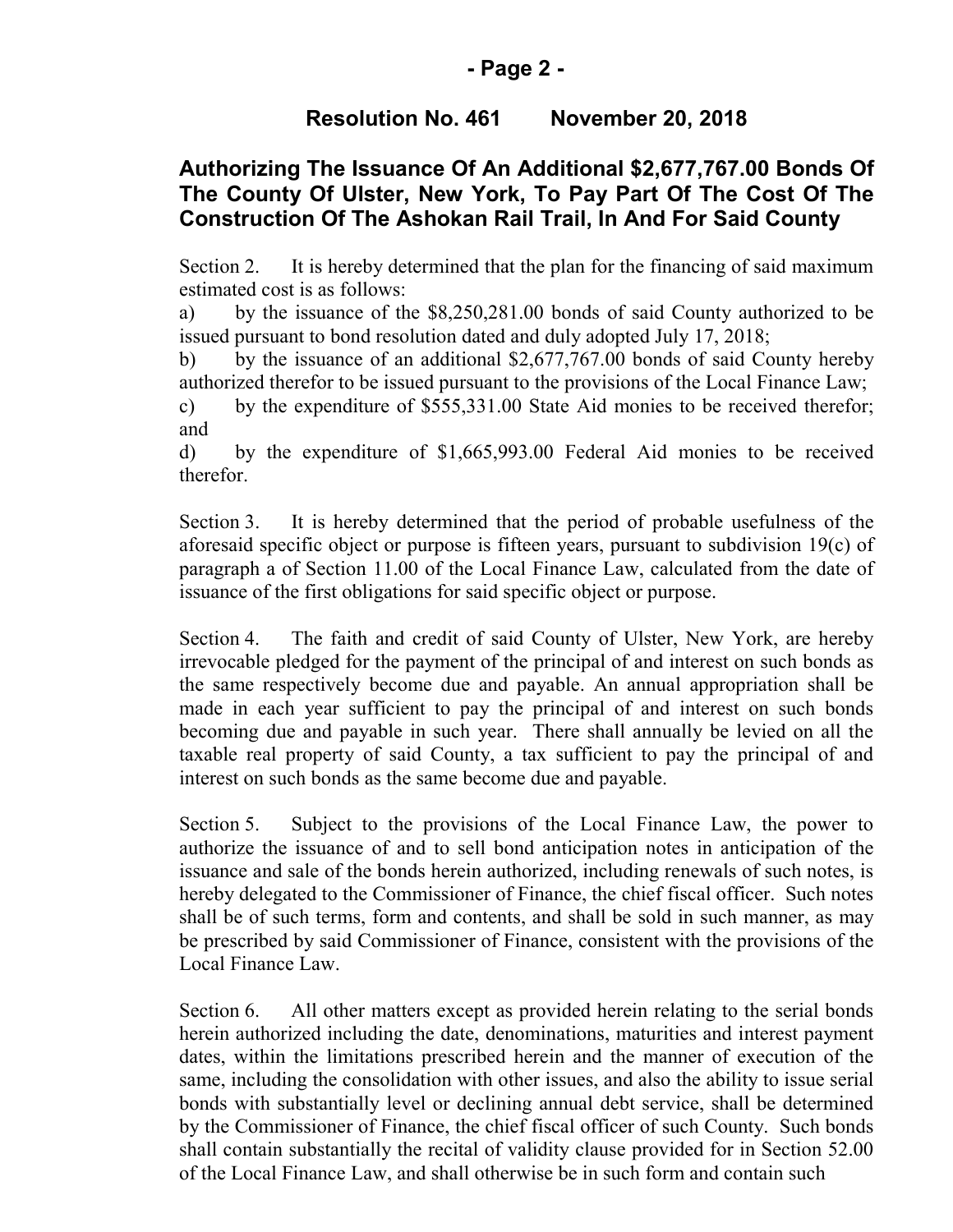### **- Page 3 -**

# **Resolution No. 461 November 20, 2018**

# **Authorizing The Issuance Of An Additional \$2,677,767.00 Bonds Of The County Of Ulster, New York, To Pay Part Of The Cost Of The Construction Of The Ashokan Rail Trail, In And For Said County**

recitals, in addition to those required by Section 51.00 of the Local Finance Law, as the Commissioner of Finance shall determine consistent with the provisions of the Local Finance Law.

Section 7. The validity of such bonds and bond anticipation notes may be contested only if:

1) Such obligations are authorized for an object or purpose for which said County is not authorized to expend money, or

2) The provisions of law which should be complied with at the date of publication of this resolution are not substantially complied with,

and an action, suit or proceeding contesting such validity is commenced within twenty days after the date of such publication, or

3) Such obligations are authorized in violation of the provisions of the Constitution.

Section 8. This resolution shall constitute a statement of official intent for purposes of Treasury Regulations Section 1.150 2. Other than as specified in this resolution, no monies are, or are reasonably expected to be, reserved, allocated on a long term basis, or otherwise set aside with respect to the permanent funding of the object or purpose described herein.

Section 9. This resolution, which takes effect immediately, shall be published in summary form in the official newspaper(s) of such County, together with a notice of the Clerk of the County Legislature in substantially the form provided in Section 81.00 of the Local Finance Law,

and move its adoption.

#### ADOPTED BY THE FOLLOWING VOTE:

AYES: 18 NOES: 2 (Noes: Legislators Donaldson and Joseph Maloney) (Absent: Legislators Bartels, Collins, and Eckert)

Passed Committee: Ways and Means on November 20, 2018

FINANCIAL IMPACT: \$2,677,767.00- ADDITIONAL 2018 CAPITAL APPROPRIATIONS \$2,677,767.00- SERIAL BOND PROCEEDS